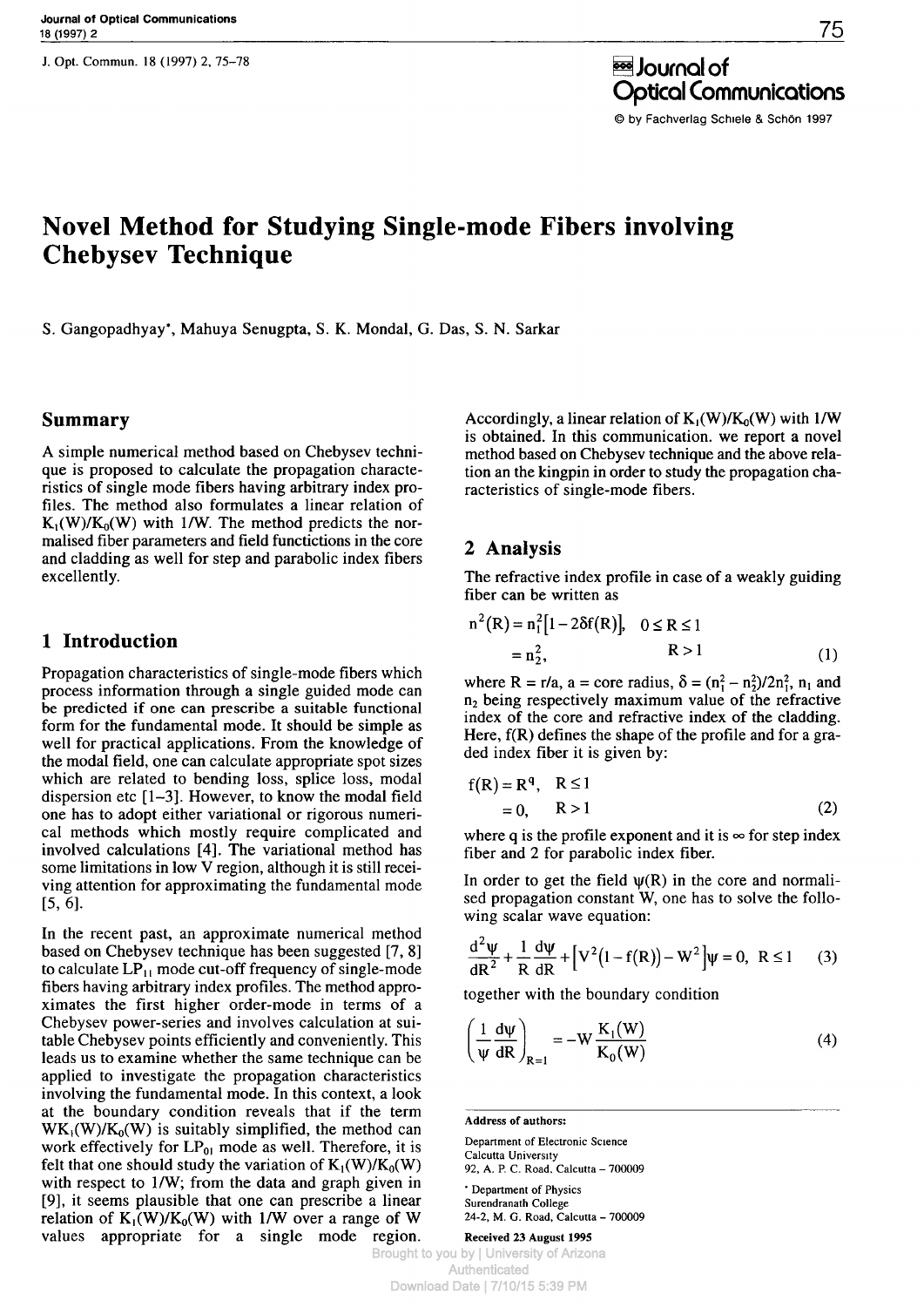whereas the field in the cladding is given by

$$
\psi(R) \sim K_0(WR), \ R > 1 \tag{5}
$$

As stated earlier, we apply the least-square fitting procedure to obtain the following relation for  $K_1(W)/K_0(W)$ 

$$
\frac{K_1(W)}{K_0(W)} = 1.034623 + \frac{0.3890323}{W}
$$
 (6)

for the interval  $0.6 \le W \le 2.5$ , a considerable range pertaining to single-mode region of a fiber having step and graded index profiles. Keeping in mind that  $\psi(R)$  is an even function of R and  $\psi(0)$  is nonzero, we approximate the fundamental mode  $\psi(R)$  in terms of a Chebysev power series as

$$
\Psi(R) = \sum_{j=0}^{j=3} a_{2j} R^{2j}.
$$
 (7)

As regards choice of three Chebysev points, we shall choose Chebysev points given by [8]:

$$
R_m = \cos\left(\frac{2m-1}{2M-1}\frac{\pi}{2}\right); \ m = 1, 2 \dots (M-1). \tag{8}
$$

Here we take Chebysev points given by  $R_1 = 0.4338$ ,  $R_2 = 0.7818$  and  $R_3 = 0.9749$  corresponding to  $M = 4$ . These three values of R along with  $(7)$  being used in  $(3)$ gives three equations

$$
a_0 \left[ V^2 (1 - f(R_1)) - W^2 \right] + a_2 \left[ 4 + R_i^2 \left\{ V^2 (1 - f(R_1)) - W^2 \right\} \right] + a_4 \left[ 16R_i^2 + R_i^4 \left\{ V^2 (1 - f(R_1)) - W^2 \right\} \right] + a_6 \left[ 36R_i^4 + R_i^6 \left\{ V^2 (1 - f(R_1)) - W^2 \right\} \right] = 0
$$
 (9)

 $i = 1, 2, 3$  implying the three equations.

Using (7) in (4) together with (6) we get

$$
a_0[1.034623W + 0.3890323]
$$
  
+
$$
a_2[1.034623W + 2.3890323]
$$
  
+
$$
a_4[1.034623W + 4.3890323]
$$
  
+
$$
a_6[1.034623W + 6.3890323] = 0
$$
 (10)

 $a_0$ ,  $a_2$ ,  $a_4$ ,  $a_6$  given by three equations of (9) and (10) will be conformable for solutions if

$$
\begin{vmatrix} A_1 & B_1 & C_1 & D_1 \ A_2 & B_2 & C_2 & D_2 \ A_3 & B_3 & C_3 & D_3 \ A_4 & B_4 & C_4 & D_4 \end{vmatrix} = 0
$$
\n(11)

where

$$
A_{i} = V^{2}(1 - f(R_{i})) - W^{2};
$$
  
\n
$$
B_{i} = 4 + R_{i}^{2}[V^{2}(1 - f(R_{i})) - W^{2}];
$$
  
\n
$$
C_{i} = 16R_{i}^{2} + R_{i}^{4}[V^{2}(1 - f(R_{i})) - W^{2}];
$$
  
\n
$$
D_{i} = 36R_{i}^{4} + R_{i}^{6}[V^{2}(1 - f(R_{i})) - W^{2}];
$$
  
\n
$$
i = 1, 2, 3,
$$

and

$$
A_4 = 1.034623W + 0.3890323;
$$

$$
B_4 = 2 + A_4; C_4 = 4 + A_4; D_4 = 6 + A_4.
$$
 (13)

Now to determine W for a given value of V one has to solve (11). Further, choosing any three of the four equations given by (9) and (10) one can find  $\psi$  in terms of  $a<sub>0</sub>$ . Thus, normalisation of other coefficients in terms of ao enables one to get the field both in the core and cladding by Chebysev technique:

$$
\Psi(R) = 1 + a_2' R^2 + a_4' R^4 + a_6' R^6, \qquad R \le 1
$$
  
= 
$$
\frac{1 + a_2' + a_4' + a_6'}{K_0(W_c)} K_0(W_c, R), \quad R > 1
$$
 (14)

where  $a'_{2j} = a_{2j}/a_0$ ; j = 1, 2, 3, and W<sub>c</sub> is the value of W obtained by the present Chebysev method.

The above values are to be compared with the analytical fields for step index fiber given by

$$
\Psi(R) = J_0(UR), \qquad R \le 1
$$
  
=  $\frac{J_0(U)}{K_0(W)} K_0(WR), \quad R > 1$  (15)

and for graded index fibre with the exact numerical field values. U, V and W are exact analytical or numerical values of the normalised fibre parameters, U being given by  $(V^2 - W^2)^{1/2}$ .

#### **3 Results and discussions**

In order to verify the validity of the proposed Chebysev technique, we first confine our attention to predict the value of normalised fiber parameter W for any particular value of V. In this connection, we choose the step index fiber as the test case. In Table 1 we present the values of W obtained by the present method as Wc and compare it with exact values shown as W [10-12] for different prescribed values of V. It is found that the values of W predicted by the proposed method are extremely accurate within an accuracy of 0.25 %. Then we test the accuracy of the method in the evaluation of the modal field. In Figures 1 (a) and (b) the variation of the modal field  $\psi$  with normalised radius R are depicted. Figure  $l(a)$ shows  $\psi(R)$  as obtained from Chebysev method (solid curve) along with simulated data (as crosses) from equation (15) for  $V=1.4$ . Figure 1 (b) represents the same variations for  $V=2.4$ , near cut-off. Both the figures show that the Chebysev approximation gives the modal field identically coinciding with the analytical values. Further the method is applied to parabolic index fiber. In Table 2 we present the values of  $W_c$  and W for some typical values of V. The method predicts the values of W very accurately within an order of 1.28 % [11, 12] In Figures 2(a),(b) and (c)  $\psi(R)$  are represented for V = 2.0, 3.0 and 3.5, respectively, in the same way as in the case of step index profile. We see that the method describes accurately within 2% for lower V and 4% for higher V (3.5), near cut-off. It may be relevant to mention that the Chebysev technique [7] predicted the value of  $LP_{11}$ mode cut-off frequency for step and parabolic index fibre within an accuracy of the order of 0.17% and 1.17% respectively. In this regard this method seems to be quite consistent with [7] in predicting propagation cha-

Brought to you by | University of Arizona Authenticated Download Date | 7/10/15 5:39 PM

(12)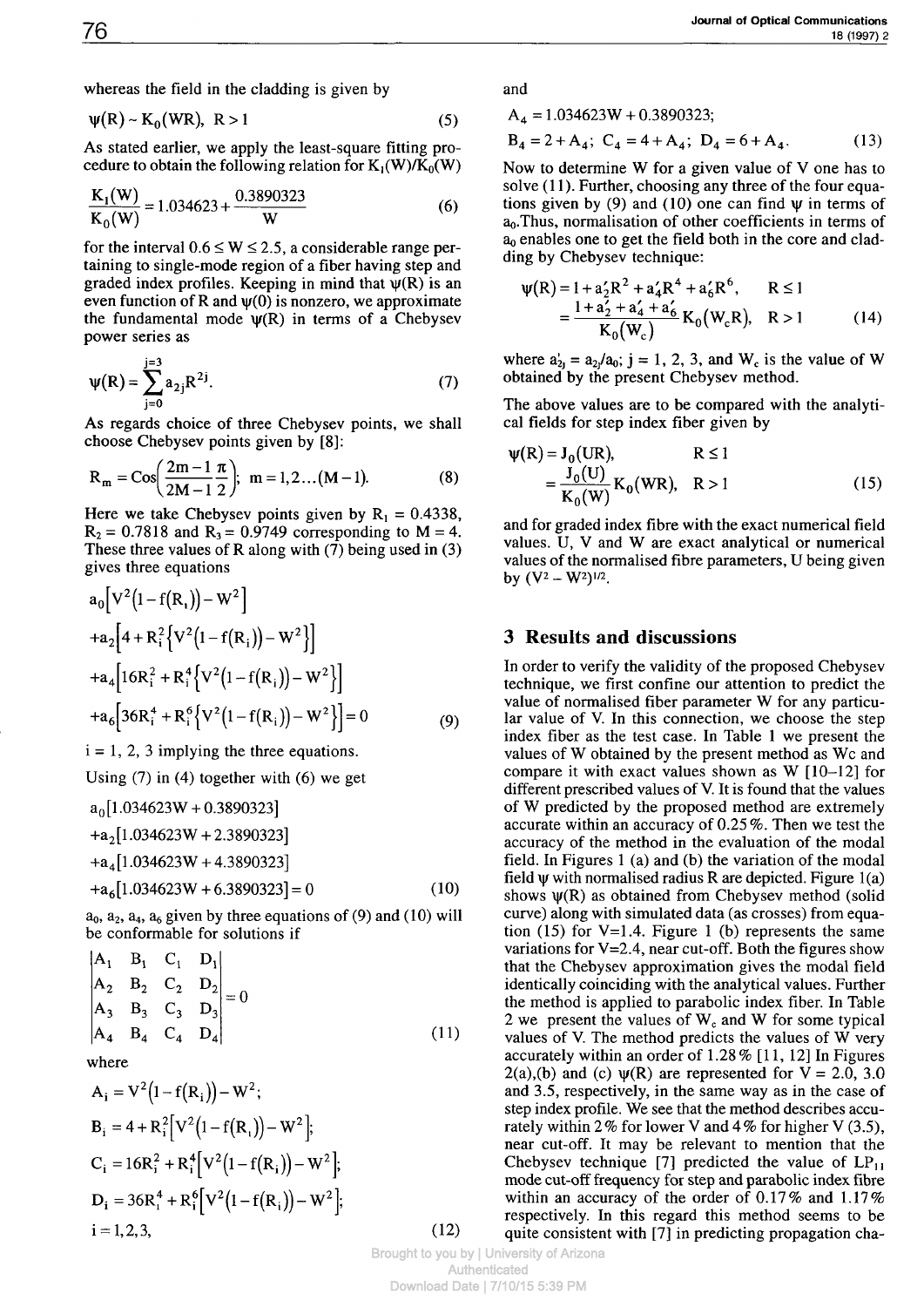

Figure 1 : The fundamental modal field  $\psi$  as a function of normalised radius R for a step index fiber with (a)  $V = 1.4$  and (b)  $V = 2.4$ 

racteristics of single-mode fibers having step index and parabolic profile. In all the above calculations we take the value of M to be equal to 4. We have also checked that for the sake of simplicity if we take M equal to 3 and retain the first three terms in the expression for w in (7), the accuracy in the value of W in step index profile is still seen to be within 0.3%, whereas for parabolic index profile it rises to 7%. Introduction of next higher order term  $a_6r^6$  minimises the error in step index profile and specially for parabolic index profile the error is minimised a lot having its maximum value 1.2%; as the method is first proposed for single-mode graded index fiber, inclusion of more number of terms in  $\psi$  is expected to lead to more accuracy for W and  $\psi$ with a little more computational effort. However, the proposal of the linear relation of  $K_1(W)/K_0(W)$  with 1/W saves more computational effort and gives desired results quite accurately.



Figure 2 : The fundamental modal field  $\psi$  as a function of normalised radius R for a parabolic index fiber with (a)  $V = 2.0$ , (b)  $V = 3.0$ and (c) *V = 3.5*